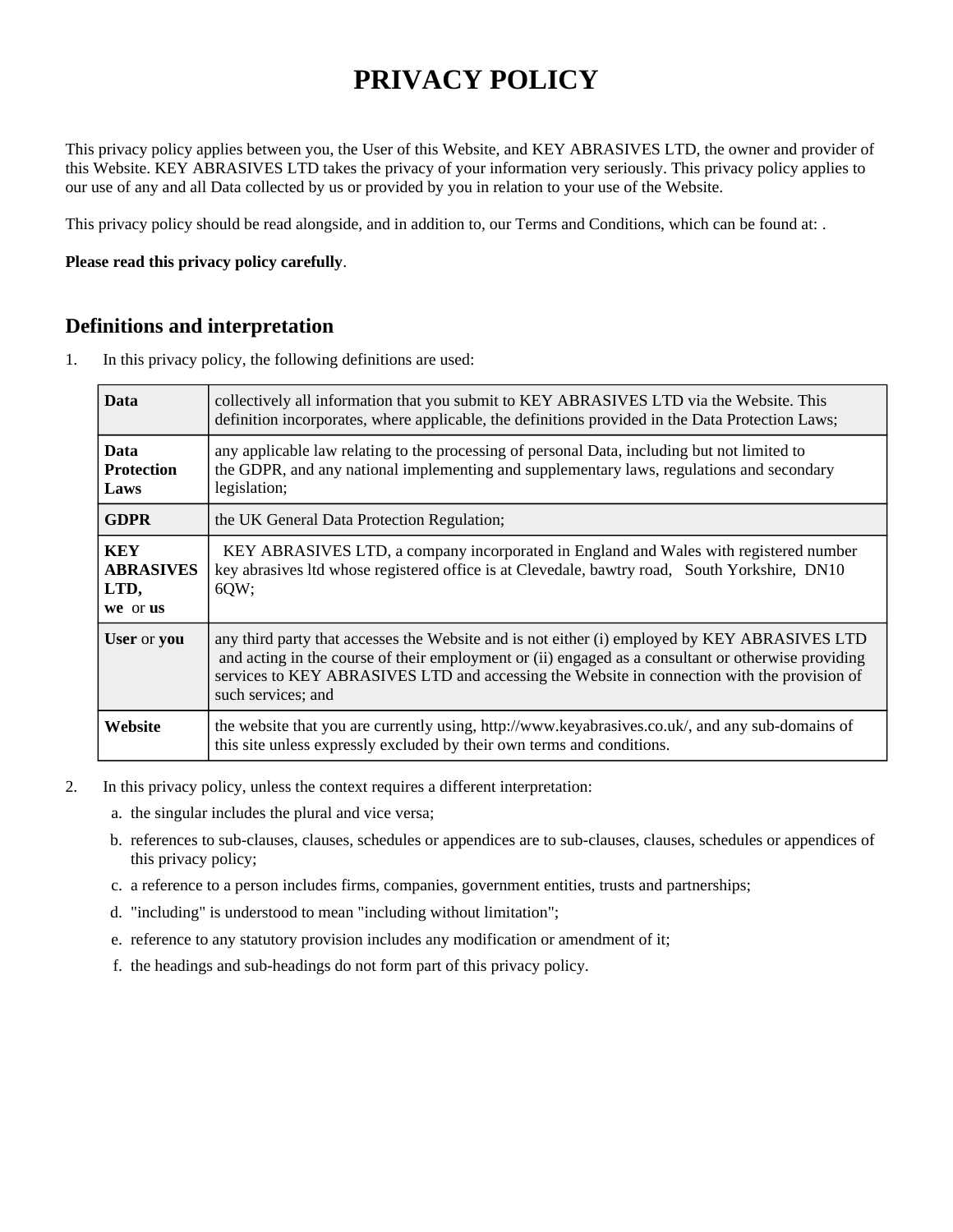# **Scope of this privacy policy**

- 3. This privacy policy applies only to the actions of KEY ABRASIVES LTD and Users with respect to this Website. It does not extend to any websites that can be accessed from this Website including, but not limited to, any links we may provide to social media websites.
- 4. For purposes of the applicable Data Protection Laws, KEY ABRASIVES LTD is the "data controller". This means that KEY ABRASIVES LTD determines the purposes for which, and the manner in which, your Data is processed.

# **Data collected**

- 5. We may collect the following Data, which includes personal Data, from you:
	- a. name;
	- b. date of birth;
	- c. gender;
	- d. job title;
	- e. profession;
	- f. contact Information such as email addresses and telephone numbers;
	- g. demographic information such as postcode, preferences and interests;
	- h. financial information such as credit / debit card numbers;
	- i. IP address (automatically collected);
	- j. web browser type and version (automatically collected);
	- k. operating system (automatically collected);
	- l. a list of URLs starting with a referring site, your activity on this Website, and the site you exit to (automatically collected);
	- m. Delivery postal address;

in each case, in accordance with this privacy policy.

#### **How we collect Data**

- 6. We collect Data in the following ways:
	- a. data is given to us by you; and
	- b. data is collected automatically.

### **Data that is given to us by you**

- 7. KEY ABRASIVES LTD will collect your Data in a number of ways, for example:
	- a. when you contact us through the Website, by telephone, post, e-mail or through any other means;
	- b. when you register with us and set up an account to receive our products/services;
	- c. when you make payments to us, through this Website or otherwise;
	- d. when you elect to receive marketing communications from us;
	- e. when you use our services;

in each case, in accordance with this privacy policy.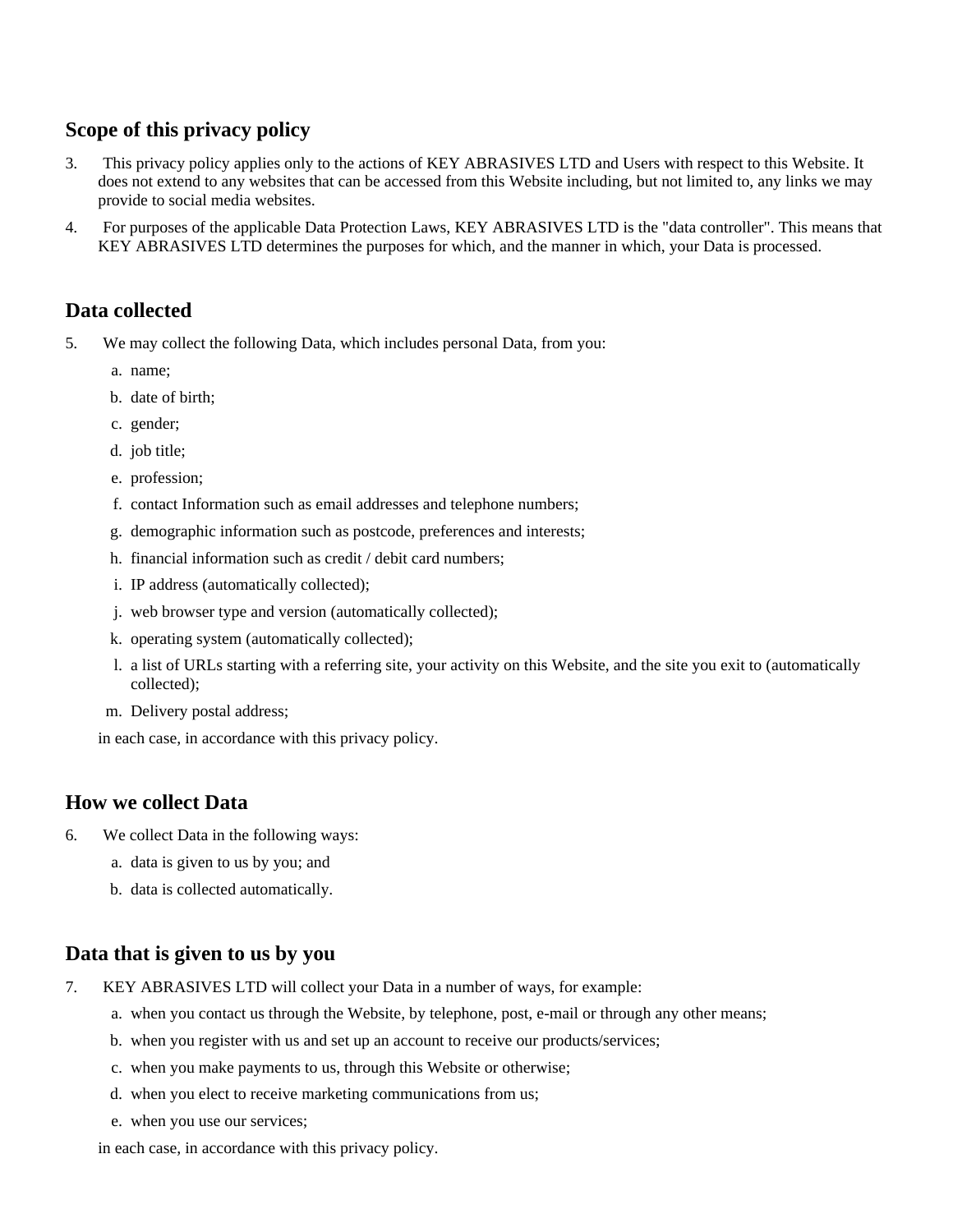# **Data that is collected automatically**

- 8. To the extent that you access the Website, we will collect your Data automatically, for example:
	- a. we automatically collect some information about your visit to the Website. This information helps us to make improvements to Website content and navigation, and includes your IP address, the date, times and frequency with which you access the Website and the way you use and interact with its content.

# **Our use of Data**

- 9. Any or all of the above Data may be required by us from time to time in order to provide you with the best possible service and experience when using our Website. Specifically, Data may be used by us for the following reasons:
	- a. internal record keeping;
	- b. transmission by email of marketing materials that may be of interest to you;

in each case, in accordance with this privacy policy.

- 10. We may use your Data for the above purposes if we deem it necessary to do so for our legitimate interests. If you are not satisfied with this, you have the right to object in certain circumstances (see the section headed "Your rights" below).
- 11. For the delivery of direct marketing to you via e-mail, we'll need your consent, whether via an opt-in or soft-opt-in:
	- a. soft opt-in consent is a specific type of consent which applies when you have previously engaged with us (for example, you contact us to ask us for more details about a particular product/service, and we are marketing similar products/services). Under "soft opt-in" consent, we will take your consent as given unless you opt-out.
	- b. for other types of e-marketing, we are required to obtain your explicit consent; that is, you need to take positive and affirmative action when consenting by, for example, checking a tick box that we'll provide.
	- c. if you are not satisfied with our approach to marketing, you have the right to withdraw consent at any time. To find out how to withdraw your consent, see the section headed "Your rights" below.
- 12. When you register with us and set up an account to receive our services, the legal basis for this processing is the performance of a contract between you and us and/or taking steps, at your request, to enter into such a contract.

### **Who we share Data with**

- 13. We may share your Data with the following groups of people for the following reasons:
	- a. our employees, agents and/or professional advisors To process the order;

in each case, in accordance with this privacy policy.

### **Keeping Data secure**

- 14. We will use technical and organisational measures to safeguard your Data, for example:
	- a. access to your account is controlled by a password and a user name that is unique to you.
	- b. we store your Data on secure servers.
	- c. payment details are encrypted using SSL technology (typically you will see a lock icon or green address bar (or both) in your browser when we use this technology.
- 15. Technical and organisational measures include measures to deal with any suspected data breach. If you suspect any misuse or loss or unauthorised access to your Data, please let us know immediately by contacting us via this e-mail address: Sales@keyabrasives.co.uk.
- 16. If you want detailed information from Get Safe Online on how to protect your information and your computers and devices against fraud, identity theft, viruses and many other online problems, please visit www.getsafeonline.org. Get Safe Online is supported by HM Government and leading businesses.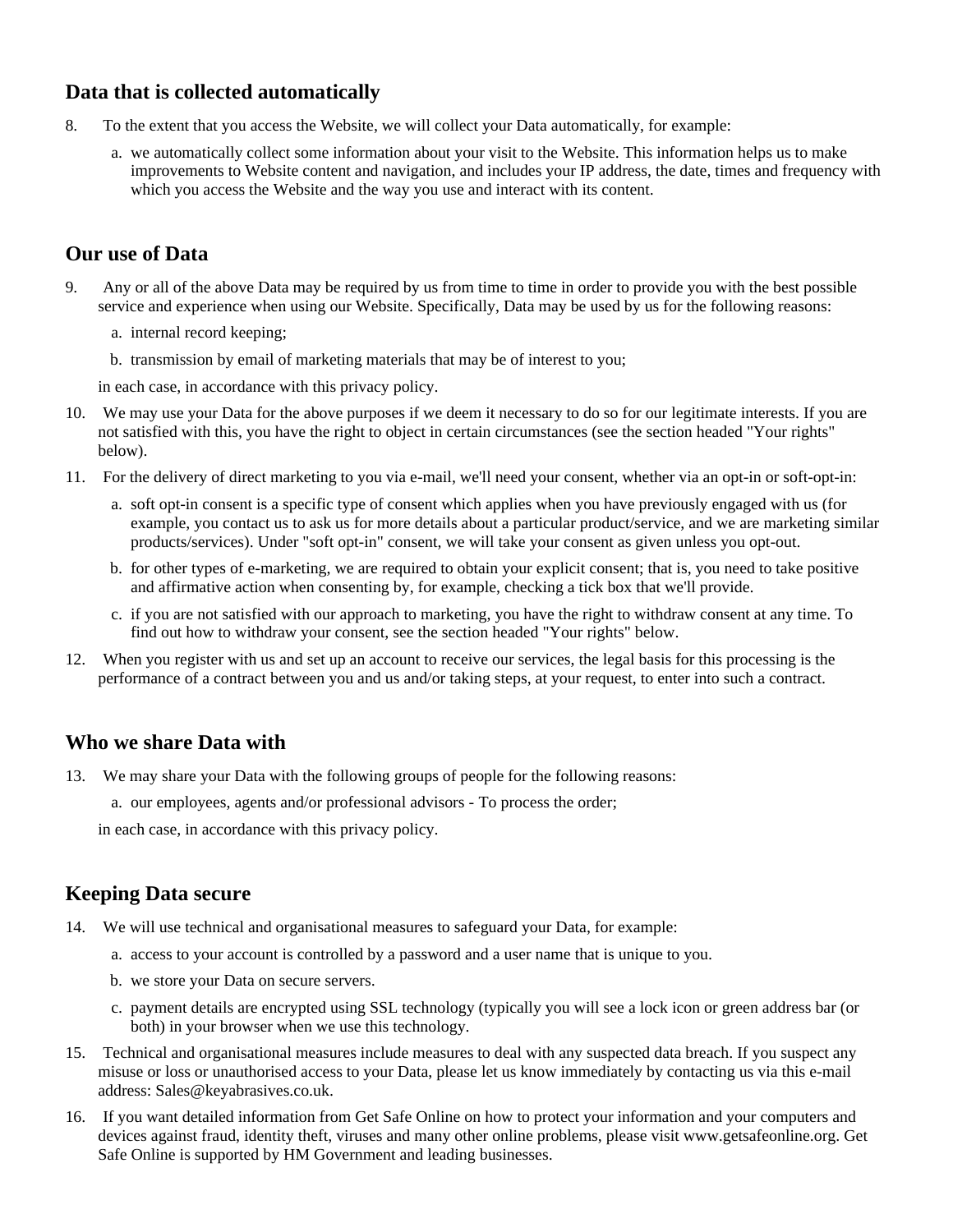### **Data retention**

- 17. Unless a longer retention period is required or permitted by law, we will only hold your Data on our systems for the period necessary to fulfil the purposes outlined in this privacy policy or until you request that the Data be deleted.
- 18. Even if we delete your Data, it may persist on backup or archival media for legal, tax or regulatory purposes.

# **Your rights**

- 19. You have the following rights in relation to your Data:
	- a. **Right to access** the right to request (i) copies of the information we hold about you at any time, or (ii) that we modify, update or delete such information. If we provide you with access to the information we hold about you, we will not charge you for this, unless your request is "manifestly unfounded or excessive." Where we are legally permitted to do so, we may refuse your request. If we refuse your request, we will tell you the reasons why.
	- b. **Right to correct** the right to have your Data rectified if it is inaccurate or incomplete.
	- c. **Right to erase** the right to request that we delete or remove your Data from our systems.
	- d. **Right to restrict our use of your Data** the right to "block" us from using your Data or limit the way in which we can use it.
	- e. **Right to data portability** the right to request that we move, copy or transfer your Data.
	- f. **Right to object** the right to object to our use of your Data including where we use it for our legitimate interests.
- 20. To make enquiries, exercise any of your rights set out above, or withdraw your consent to the processing of your Data (where consent is our legal basis for processing your Data), please contact us via this e-mail address: Sales@keyabrasives.co.uk.
- 21. If you are not satisfied with the way a complaint you make in relation to your Data is handled by us, you may be able to refer your complaint to the relevant data protection authority. For the UK, this is the Information Commissioner's Office (ICO). The ICO's contact details can be found on their website at https://ico.org.uk/.
- 22. It is important that the Data we hold about you is accurate and current. Please keep us informed if your Data changes during the period for which we hold it.

### **Links to other websites**

23. This Website may, from time to time, provide links to other websites. We have no control over such websites and are not responsible for the content of these websites. This privacy policy does not extend to your use of such websites. You are advised to read the privacy policy or statement of other websites prior to using them.

### **Changes of business ownership and control**

- 24. KEY ABRASIVES LTD may, from time to time, expand or reduce our business and this may involve the sale and/or the transfer of control of all or part of KEY ABRASIVES LTD. Data provided by Users will, where it is relevant to any part of our business so transferred, be transferred along with that part and the new owner or newly controlling party will, under the terms of this privacy policy, be permitted to use the Data for the purposes for which it was originally supplied to us.
- 25. We may also disclose Data to a prospective purchaser of our business or any part of it.
- 26. In the above instances, we will take steps with the aim of ensuring your privacy is protected.

### **General**

27. You may not transfer any of your rights under this privacy policy to any other person. We may transfer our rights under this privacy policy where we reasonably believe your rights will not be affected.